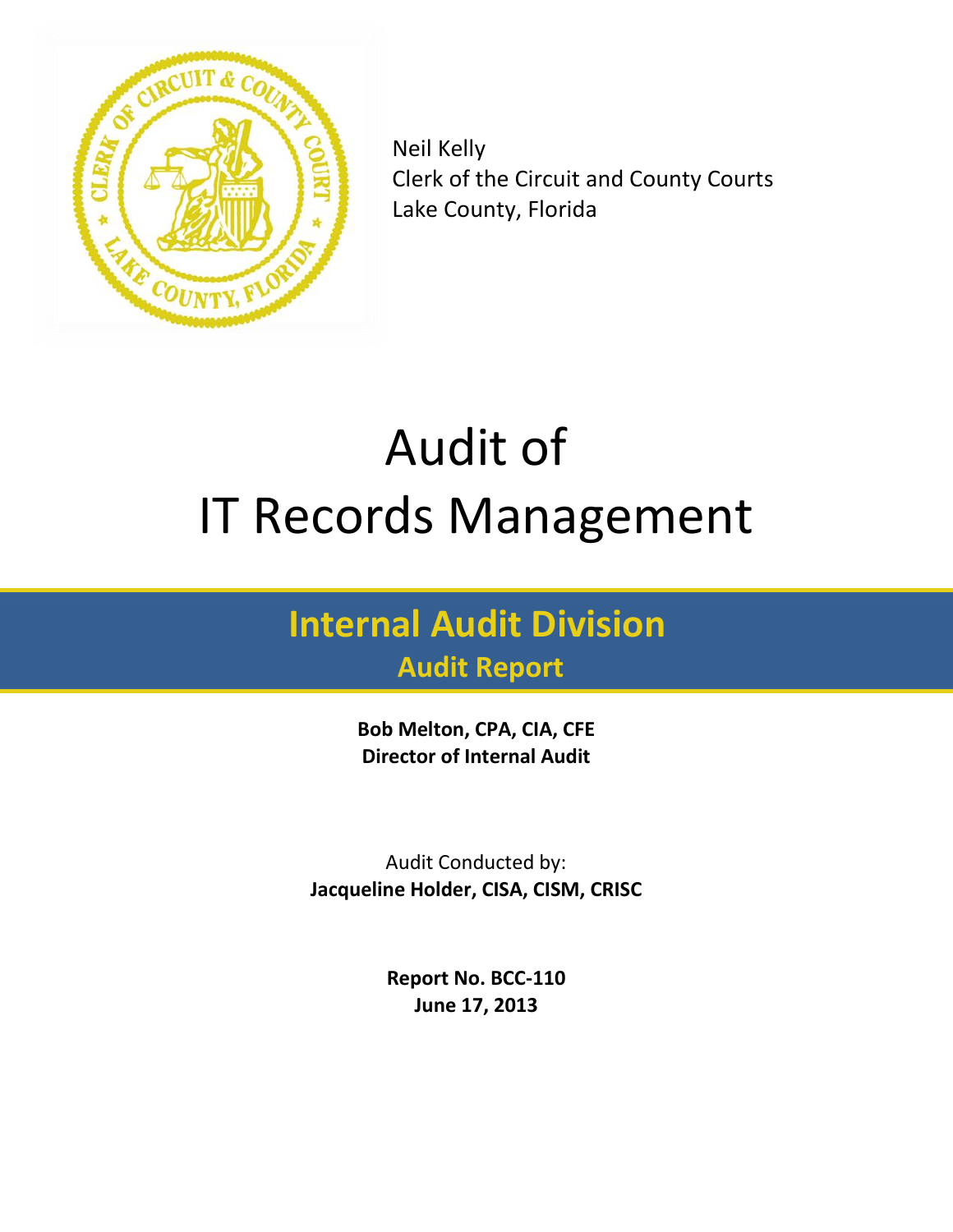

*Internal Audit Division* 

*Fax (352) 253-1645 Clerk of the Circuit Court Tavares, Florida 32778-7800*

*Phone (352) 253-1664 Post Office Box 7800*

June 17, 2013

Board of County Commissioners

We have conducted our audit of the Records Management function of the Board of County Commissioners' Information Technology Division, as scheduled per the Clerk's Annual Internal Audit Plan.

We appreciate the cooperation and assistance provided by the Information Technology Department and also other local county and governmental entities contacted during the course of our audit.

Respectfully Submitted,

### Bob Melton

Bob Melton Director of Internal Audit

BM/jh

CC: Honorable Neil Kelly, Clerk of Circuit & County Court David Heath, County Manager Steve Earls, Director of Information Technology

**Neil Kelly**

*Clerk of the Circuit Court* ● *County Court* ● *Board of County Commissioners 550 West Main Street* ● *Post Office Box 7800* ● *Tavares, Florida* ● *32778-7800 (352) 742-4100* ● *www.lakecountyclerk.org*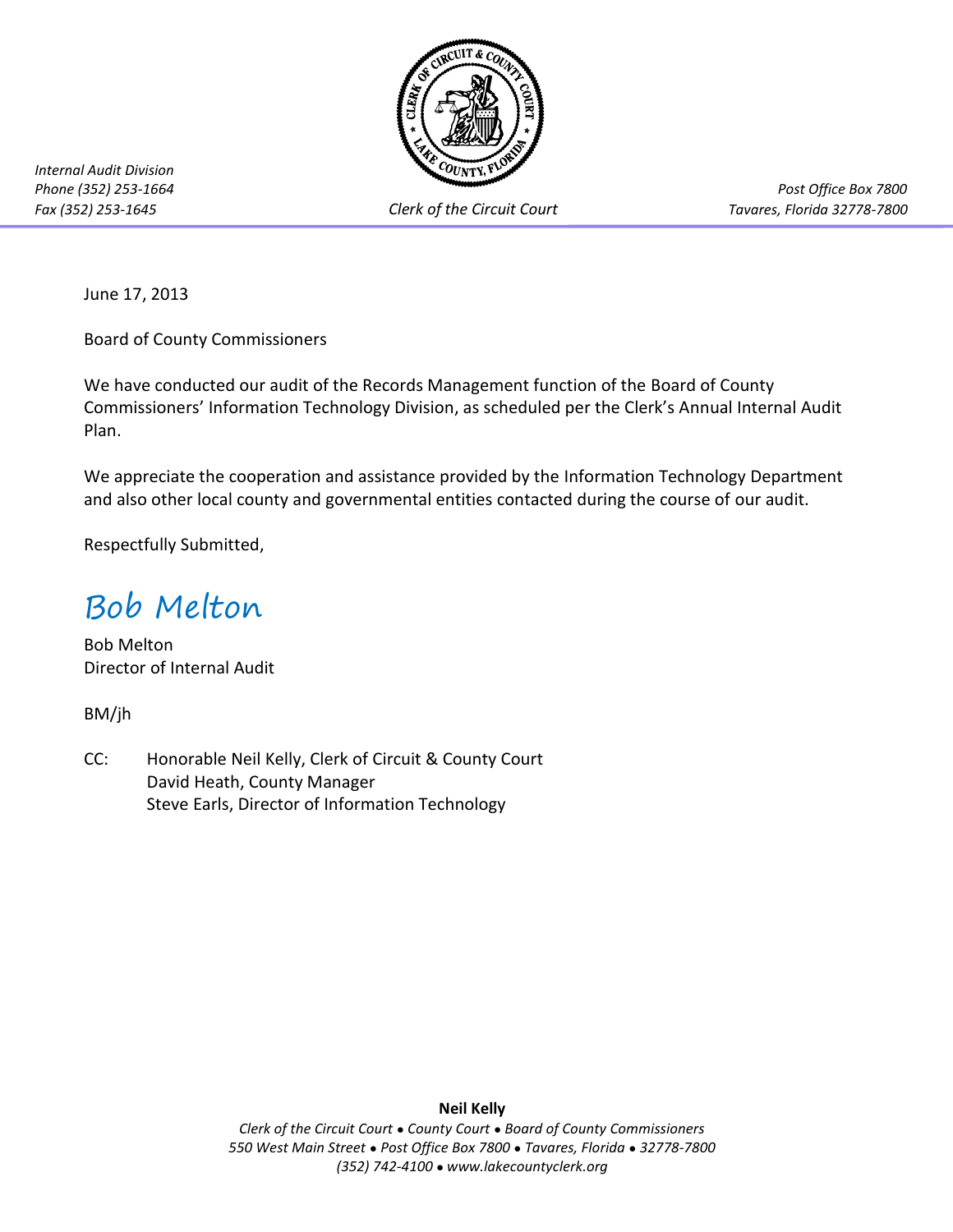# TABLE OF CONTENTS

| INTRODUCTION 1.1 |                                                                                         |  |  |
|------------------|-----------------------------------------------------------------------------------------|--|--|
|                  |                                                                                         |  |  |
|                  |                                                                                         |  |  |
|                  |                                                                                         |  |  |
|                  |                                                                                         |  |  |
| 1.               | The County BCC Should Consider Using the Clerk's Office to Store and Manage Records.  3 |  |  |
| 2.               | The County Should Use the OnBase Electronic Database System for Electronic Records      |  |  |
| 3.               |                                                                                         |  |  |
| 4.               | Annual Training Should Be Conducted and Training Materials Should Be Updated.  9        |  |  |
| 5.               |                                                                                         |  |  |
| 6.               |                                                                                         |  |  |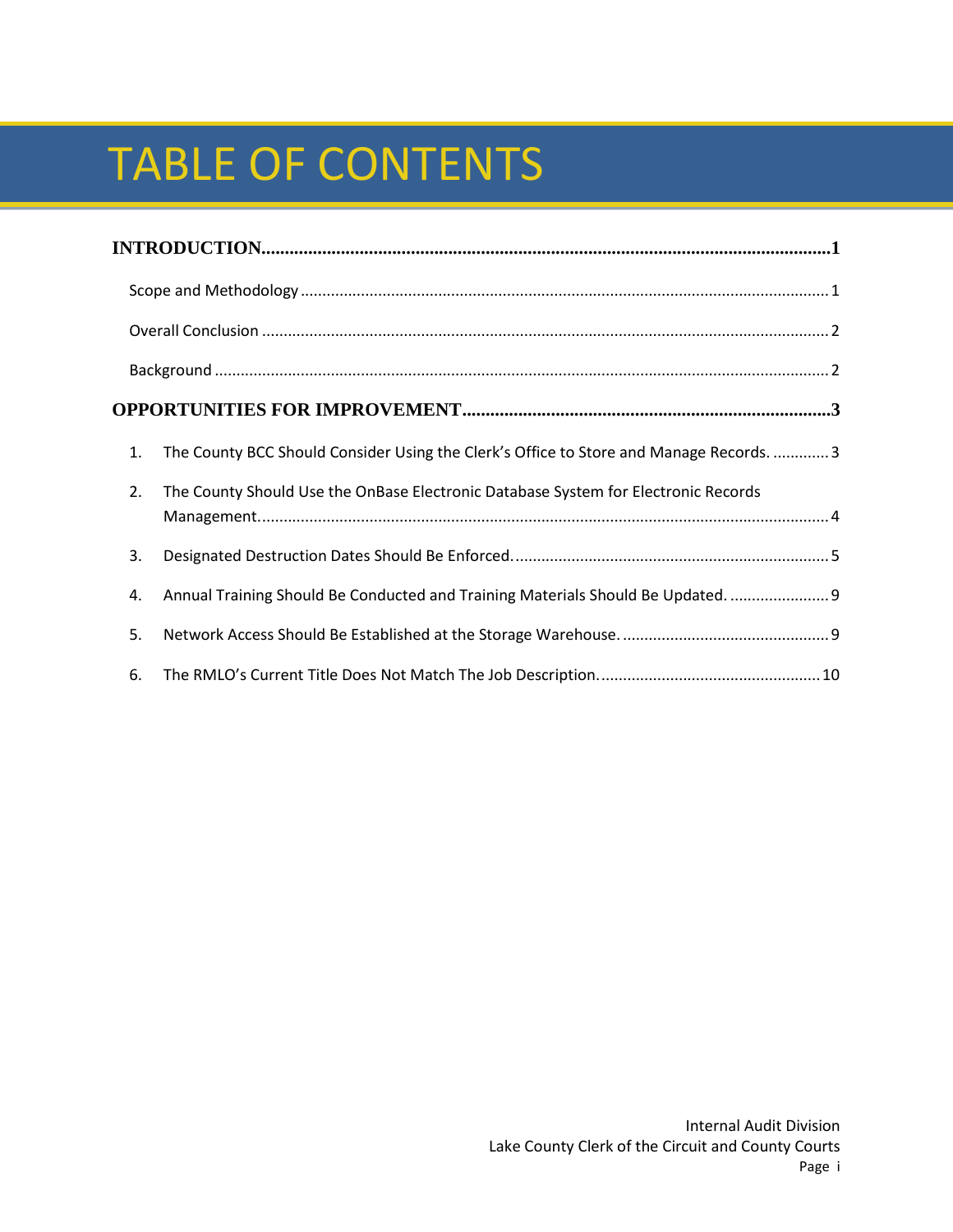## INTRODUCTION

### <span id="page-3-0"></span>**Scope and Methodology**

We conducted an audit of the Records Management function of the Lake County Board of County Commissioners' Information Technology Division, as scheduled per our Annual Audit Plan. Our audit objectives were:

- 1. To determine whether the County is in compliance with applicable laws and regulations.
- 2. To determine whether resources for the records management function are being used efficiently and effectively.
- 3. To determine the adequacy of controls regarding safeguarding, disclosure, and destruction of records.
- 4. To determine the appropriateness of the level of authority and responsibility of the Records Management Liaison Officer (RMLO).

To determine whether the County is in compliance with applicable laws and regulations, we reviewed the Department of State's General Records Schedules (GS1-SL) and the County's Records Management Program. We then observed processes and documentation, including sampling documents.

To determine whether resources are being used efficiently and effectively, we observed the RMLO during her performance of duties, reviewed processes and documentation, interviewed the DataOne OnBase system administrator, interviewed a sample of County departments and interviewed the Clerks Office's RMLO.

To determine the adequacy of controls regarding safeguarding, disclosure, and destruction of records, we observed the RMLO during her performance of duties and conducted tests of cartons and corresponding paperwork.

To determine the appropriateness of the level of authority and responsibility of the RMLO, we interviewed the Director of Information Technology and reviewed County policies and procedures as well as laws and regulations.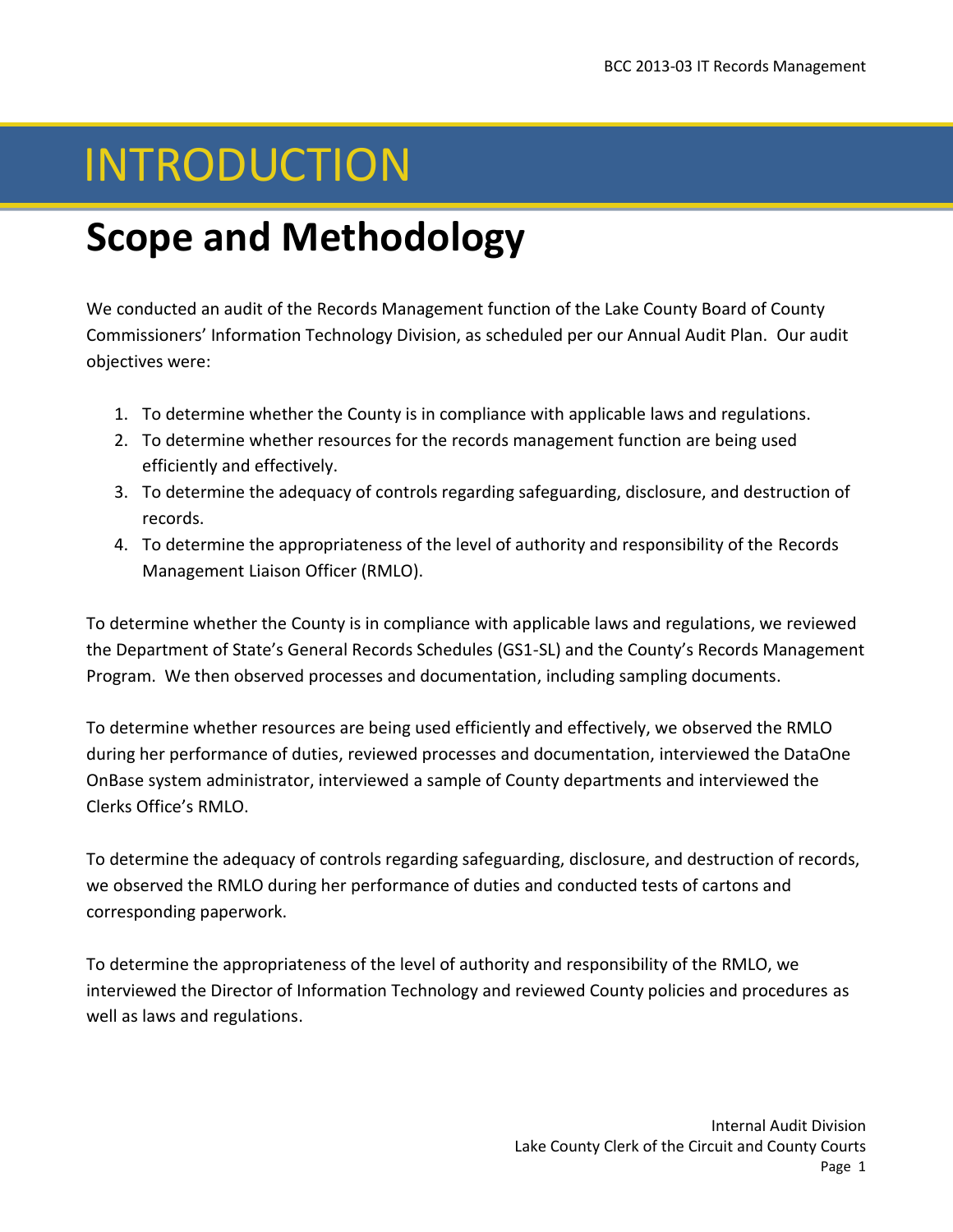Our audit included such tests of records and other auditing procedures, as we considered necessary in the circumstances. The audit period was October 1, 2011 through February 28, 2013. However, transactions, processes, and situations reviewed were not limited by the audit period.

## <span id="page-4-0"></span>**Overall Conclusion**

We conclude that the County is in compliance with applicable laws and regulations. We conclude that resources are not being used efficiently and effectively for the following reasons: carton waste, lack of usage of the OnBase electronic records management module, and duplication of records management function within the County. Except for the untimely destruction of cartons, we conclude that controls regarding safeguarding, disclosure, and destruction of records are adequate. We conclude that the level of authority and responsibility of the RMLO is inappropriate. Opportunities for Improvement are included in this report.

### <span id="page-4-1"></span>**Background**

The County's Records Management Division stores, references, retains and retrieves public documents generated by most offices under the Lake County Board of County Commissioners. Citizens make their request to the appropriate Lake County department, and Records Management handles the requests from the departments. The Records Management division is made up of one full-time individual, the Senior Records Technician, with Records Management being a portion of her responsibilities. This individual also serves as the BCC's Records Management Liaison Officer (RMLO). Her primary tasks as the RMLO involve training the department Records Coordinators, providing departments with the resources necessary to retain paper records, transportation of records to and from the storage warehouse, preparing records for destruction and reporting to the state.

The County maintains only paper records for Records Management. These paper records are filed in cartons and stored at a main warehouse. The County has an electronic Records Management system in place (OnBase); however, it is not being used at this time.

All cartons are tracked through the use of Excel spreadsheets and departmental binders containing records documents from the departments.

The Information Technology Division is responsible for procuring the cartons to be used for storage. These cartons are distributed to the departments upon request. Carton destruction takes place at the Solid Waste Landfill. Records Management is billed according to pounds destroyed.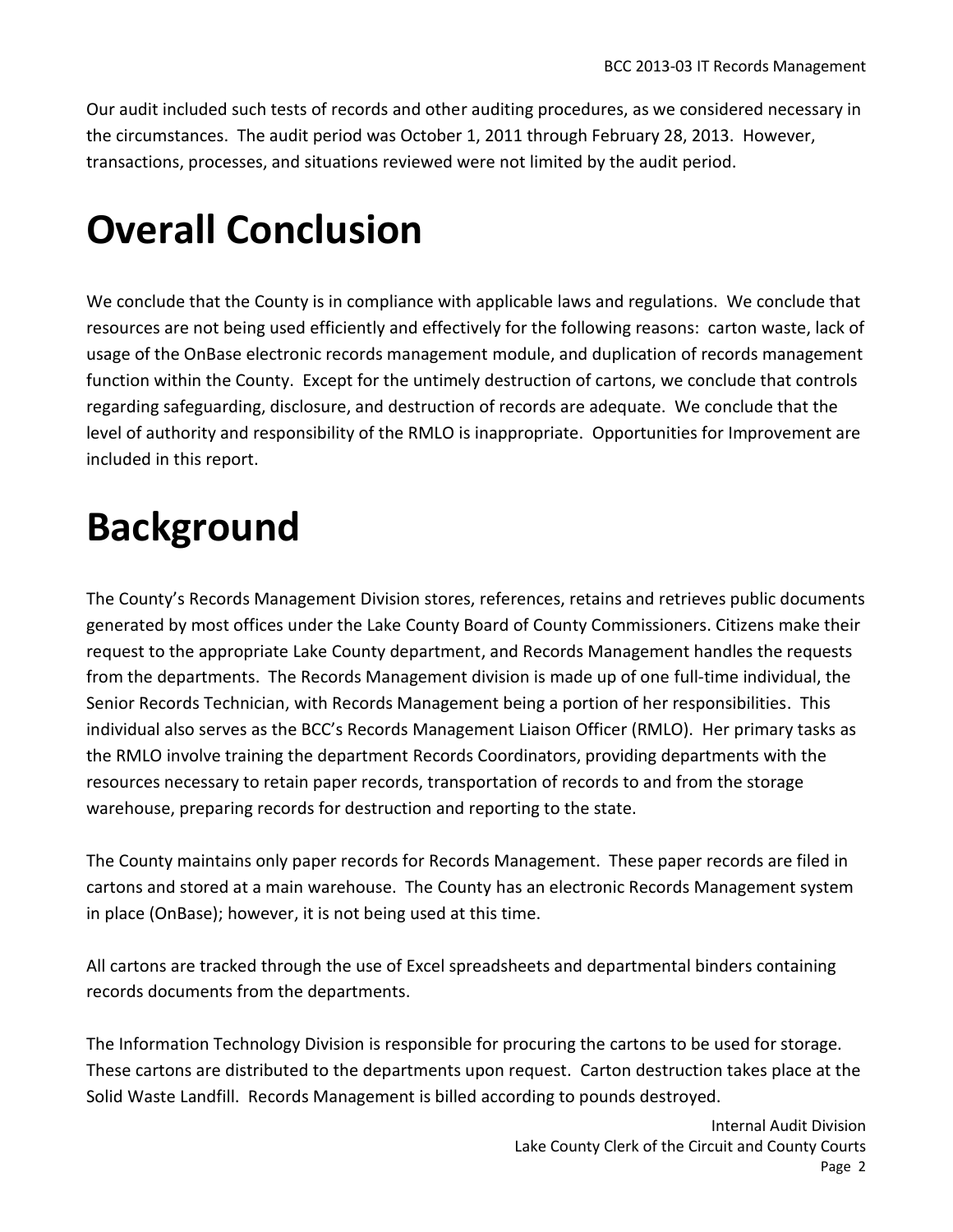## OPPORTUNITIES FOR IMPROVEMENT

Our audit disclosed certain policies, procedures and practices that could be improved. Our audit was neither designed nor intended to be a detailed study of every relevant system, procedure or transaction. Accordingly, the Opportunities for Improvement presented in this report may not be allinclusive of areas where improvement may be needed.

### <span id="page-5-0"></span>**1. The County BCC Should Consider Using the Clerk's Office to Store and Manage Records.**

The current Records Management function within the County Information Technology Division (IT) consists of one individual who is responsible for all aspects of the function including: transporting records to and from storage, maintaining Excel spreadsheets of items in inventory, determining which cartons are due for destruction and when, transporting cartons to solid waste, preparing reports and documentation, training and records retrievals. IT is responsible for ordering and distributing empty cartons for each department. When cartons are authorized for destruction they are transported to the landfill to be incinerated, and Solid Waste then sends an invoice to IT.

Within the Clerk's Office there is an RMLO and five General Clerks who perform the Records Management function. Files and cartons are barcoded and tracked using an electronic system called TrakMan. TrakMan can be used to identify the location of any file or carton at any time. New cartons are procured by the individual departments; however, the RMLO keeps an inventory of the supply. Document destruction is done on premises by a contracted shredding company and paid for by the pound and then the cartons, if in good condition, are reused.

Some of the advantages to consolidating the Records Management function include:

- A. More efficient and accurate tracking of cartons and destruction dates.
- B. Improved carton management and decreased carton costs as cartons could be reused.
- C. Less duplication of services.
- D. Lower fuel and vehicle expenses due to fewer trips to the landfill.
- E. More secure and cost effective method of destruction.

The Clerk's Office will incur additional cost to perform the records management function for the County BCC. Any incremental cost incurred by the Clerk's Office should be funded as a condition of the agreement for the Clerk to perform the records management function for the BCC.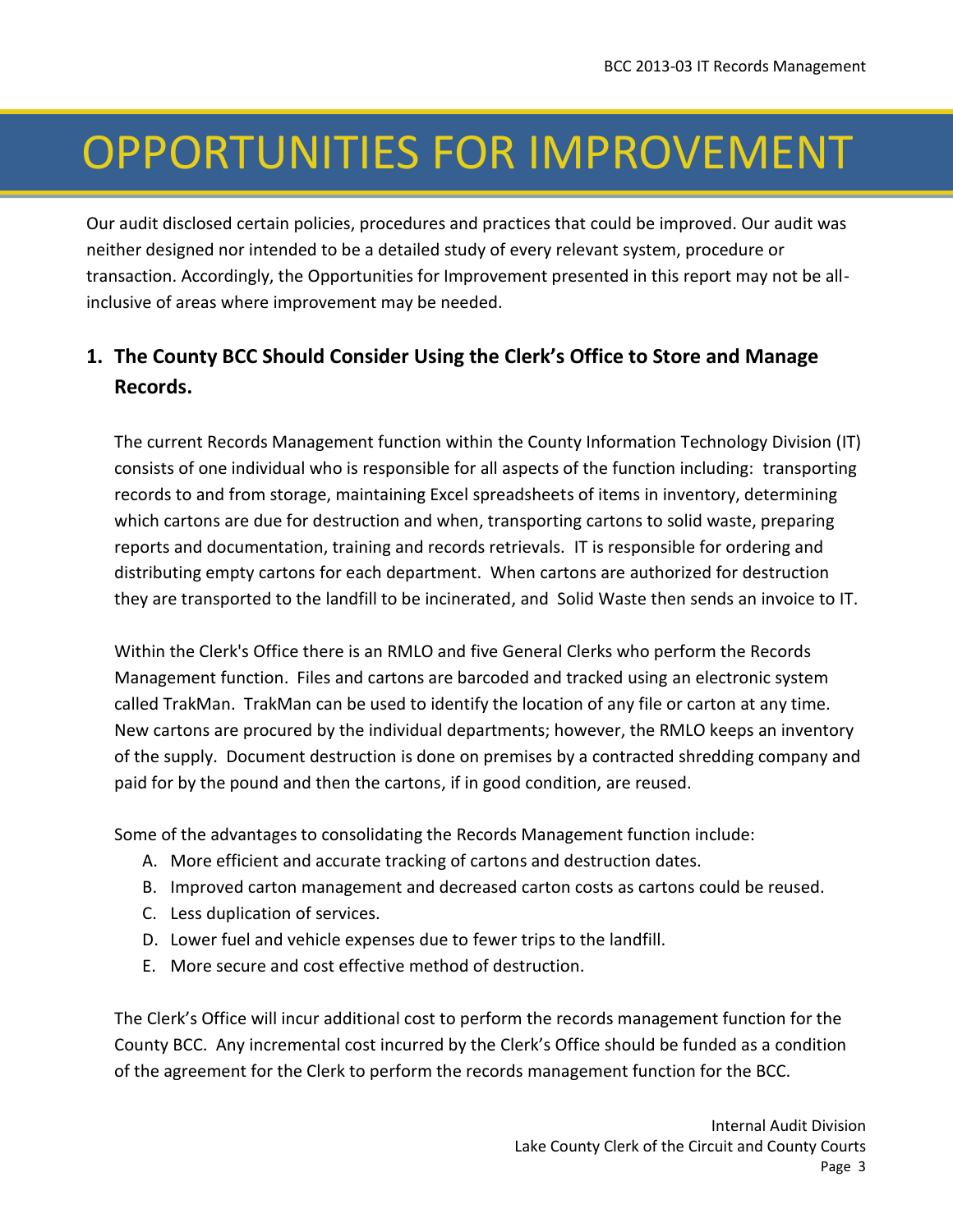**We Recommend** management consider consolidating Records Management functions and negotiate an agreement with the Clerk's Office. We further recommend the County provide sufficient resources to the Clerk's Office.

**Management Response:** We do not concur. The county does not have resources available to provide to the Clerk's Office.

### <span id="page-6-0"></span>**2. The County Should Use the OnBase Electronic Database System for Electronic Records Management.**

The Records Management module of the DataOne OnBase system was purchased by the County on May 3, 2006 for \$16,000. Additionally, the County pays approximately \$3,600 per year for maintenance.

Very few departments are using OnBase for document retention, and the Records Management module is not being used at all. Setting up this module for use would require a collaborative effort between the departments and the OnBase system administrator. The departments would need to identify which types of documents will be retained in the database, as well as the record series and retention period for each document type. Once this information is known, the OnBase administrator would then be able to set this up in OnBase along with alerts and rules for actions to be taken upon retention expiration.

The County is not using the OnBase database system to scan and store electronic copies of documents in an effort to try to reduce time, fuel, solid waste costs and the amount of warehouse space being used. Once a paper record is scanned into an acceptable medium (OnBase is considered an acceptable medium), the hard copy then becomes obsolete and can be destroyed, thereby saving resources.

Benefits to using OnBase are:

- A. Less paper records, therefore less warehouse usage.
- B. More efficient records management.
- C. Better tracking of destruction dates.
- D. Higher percentage of destruction.

**We Recommend** management dedicate time and resources to fully implement the Records Management module of OnBase. Further, we recommend the RMLO work with the OnBase system administrator to setup the retention parameters in OnBase and include guidance in a documented policy to instruct departments to utilize electronic storage of records.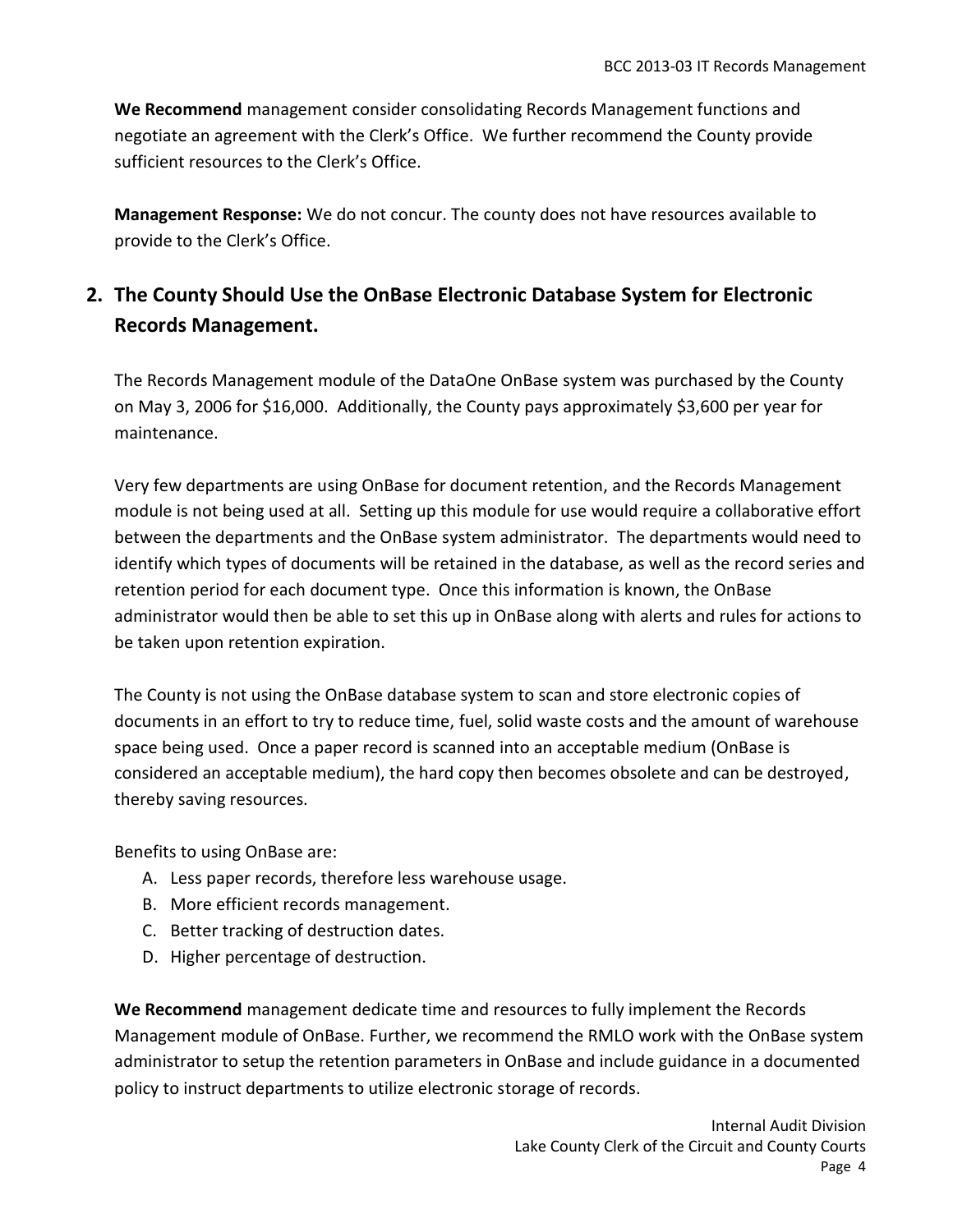**Management Response:** We concur but may not have the resources to fully implement the recommendation due to budget reductions.

### <span id="page-7-0"></span>**3. Designated Destruction Dates Should Be Enforced.**

The County does not have a written policy to enforce the timely destruction of records and, therefore, approximately 54% (2,401) of the cartons in the warehouse are past their designated destruction dates. Currently, the RMLO has no authority to enforce the timely destruction of documents/cartons. Further, reasons for keeping cartons beyond their destruction dates are not noted within the spreadsheets used by the RMLO. Keeping cartons beyond their destruction dates results in excessive need for storage space in the warehouse.



Below is a table depicting the number of cartons in storage for each division.

The County RMLO maintains a binder for each division within the County. The contents of these binders include the Records Transfer Lists, an itemized inventory sheet and a Records Inventory Worksheet. This "packet" of documents is necessary in identifying the contents of a carton and

> Internal Audit Division Lake County Clerk of the Circuit and County Courts Page 5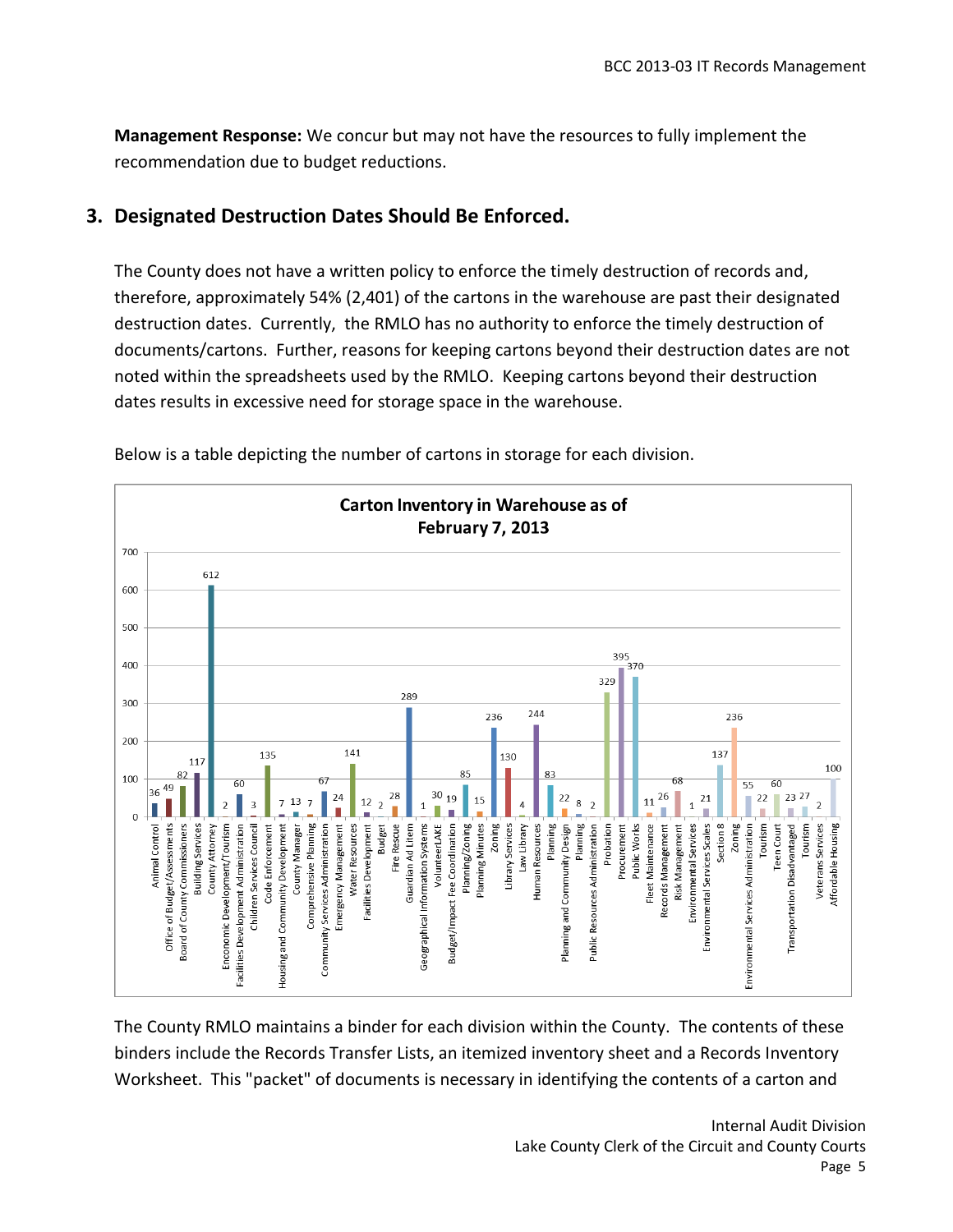the retention period. Specific information from these packets is entered into two spreadsheets which are maintained by the RMLO. The spreadsheets are used to keep a running inventory of what is in the warehouse and to determine which cartons are due for destruction. Additionally, these spreadsheets contain specific information about each carton in storage, such as carton number, division, record series, content date range, retention period and destruction date. During our testing, a sample of cartons was selected for each division and a physical inspection was performed.



Below is a table depicting the results of the destruction date tests performed.

We noted the following specific concerns during our testing:

A. 54% (22 out of 41 tested or 2,401 of the total 4,448) of the cartons tested were past their destruction date. There were no Records Disposal Notices or any other type of documentation available for 21 of these cartons indicating why they were not destroyed on time or if the divisions were notified on a timely basis. Destruction dates should be followed unless there are extenuating circumstances and sufficient documentation to justify keeping the documents past the designated destruction date.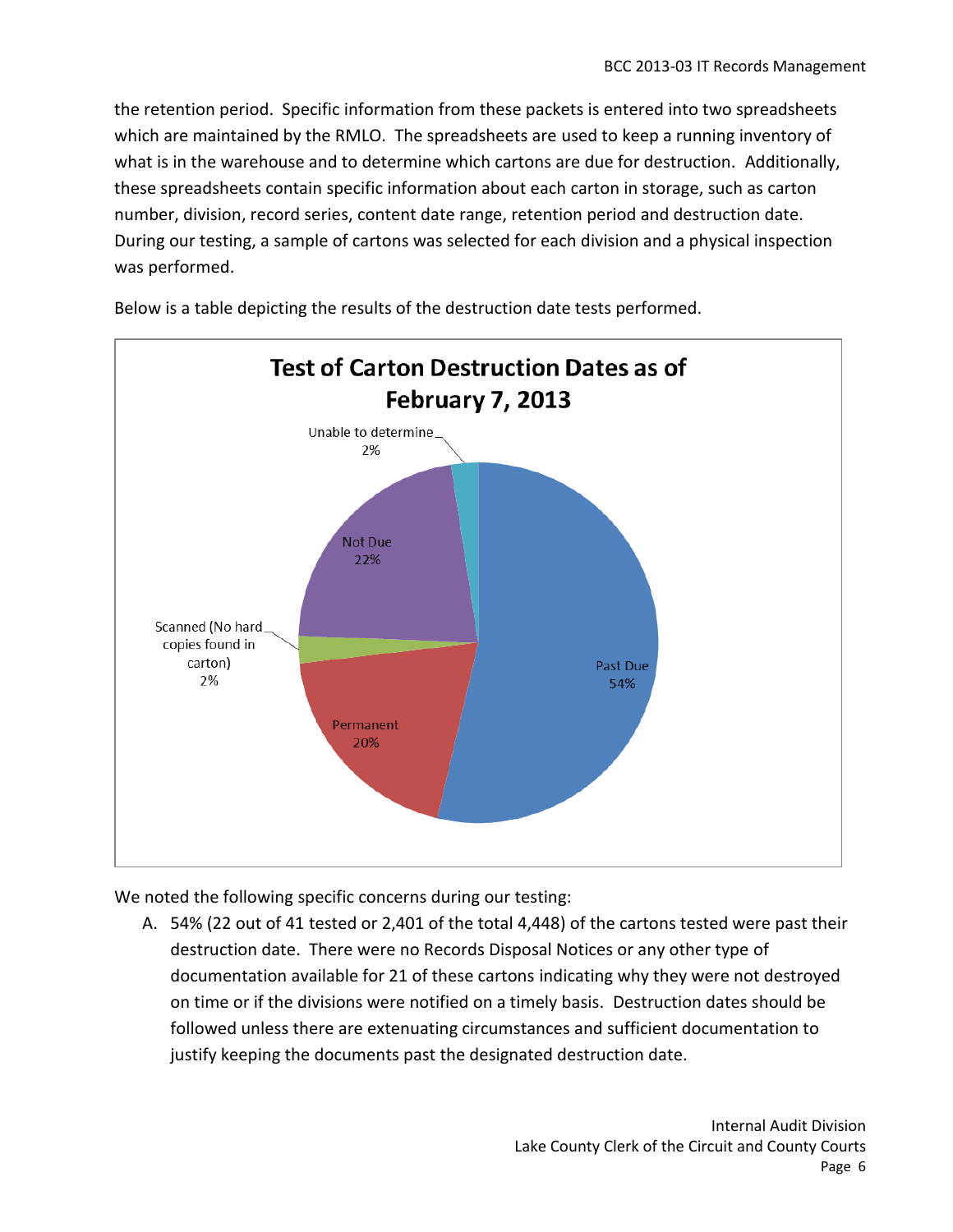- B. In some instances, boxes were packed too full and were very heavy. Maximum weight standards should be established and enforced. Heavy boxes increase the risk of employee injury.
- C. Several documentation packets were incomplete (i.e. did not contain one or more of the following: Records Transfer List, Records Inventory Worksheet, or the itemized document inventory listing). To ensure records contain all necessary information, documentation packets should contain all required information. Otherwise, risk is increased that records may not located readily or disposed according to the scheduled date.
- D. Two Records Transfer Lists did not contain the proper signatures. It is essential that proper approval and accountability be maintained for all record events. Without proper approval, there is increased risk that improper transfers could be made.
- E. Two cartons contained documents which did not match the carton label and ten cartons contained documents which were not found on the itemized inventory listing. Descriptions of the contents of cartons must be accurate to ensure records can be readily located. If records cannot be located, there is a possibility of liability to the County.
- F. Eleven cartons showed a destruction date which did not match the destruction date in the Records Management Audit spreadsheet. There were also several cases of inconsistencies between the date ranges on the cartons, the Records Transfer Lists, and Records Inventory Worksheet. It is necessary that records be accurate to avoid destruction errors and possible inability to locate certain records.
- G. One carton contained an "out-card" that only had a month and day on it with no year indicated. We were unable to determine how long the card has been in the carton. Procedures should be in place to follow-up on records that are out for extended periods of time. Without the full date on the out-card, effective follow-up is hindered or precluded.
- H. Two (7%) of the cartons had different "From" dates than what was in the Records Management Audit spreadsheet. To effectively track the documents, it is essential that document dates be accurately recorded. Otherwise, it may be difficult to locate specific documents.
- I. Two (7%) of the cartons had different "To" dates than what was in the Records Management Audit spreadsheet. To effectively track the documents, it is essential that document dates be accurately recorded. Otherwise, it may be difficult to locate specific documents.
- J. Three (10%) of the cartons had different "Disposition" dates than what was in the Records Management Audit spreadsheet. It is necessary that destruction dates be accurate to avoid destruction errors and possible inability to locate certain records.
- K. One (3%) of the cartons had a different "GS1-SL" records series than what was in the Records Management Audit spreadsheet. It is necessary that information related to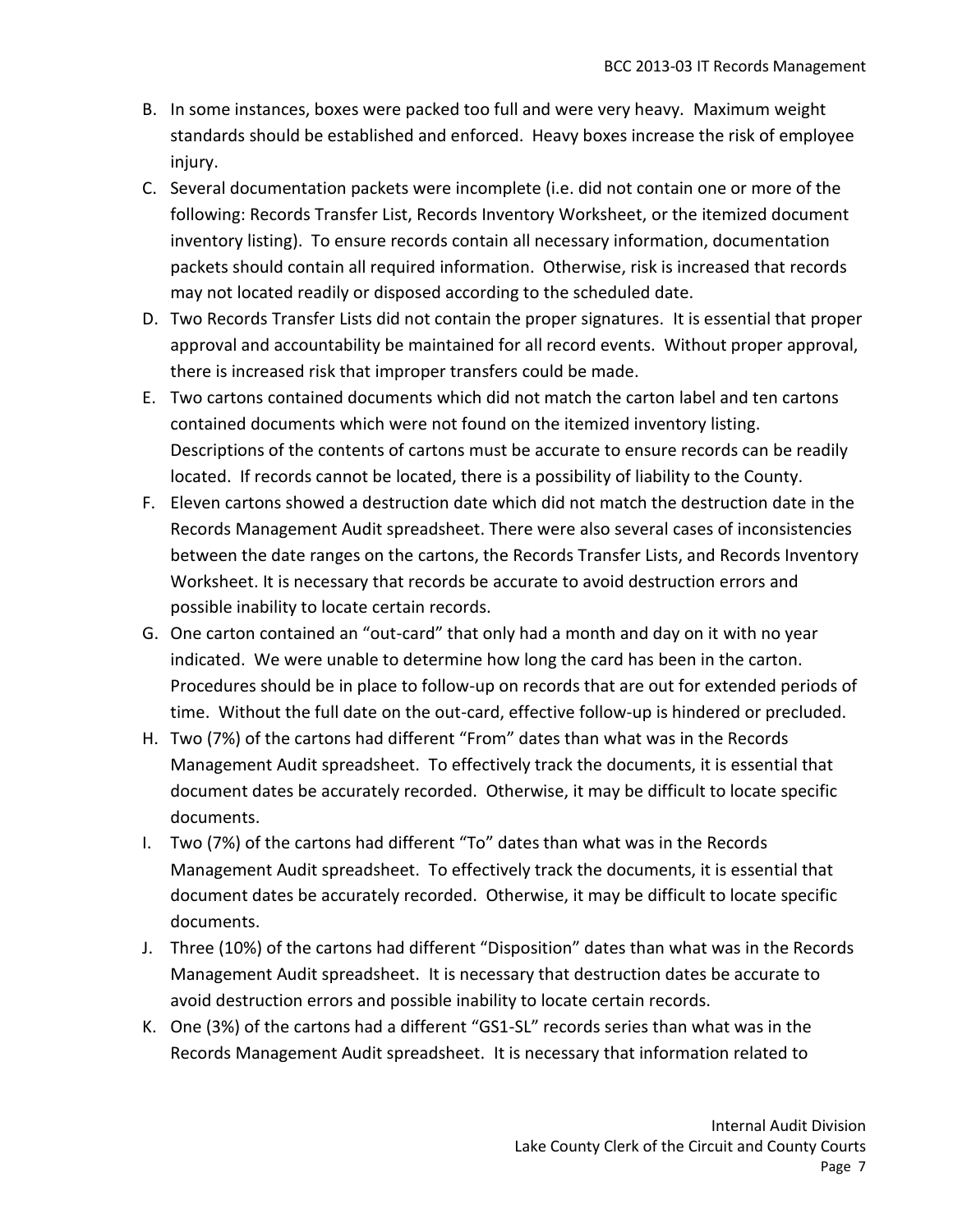destruction dates be accurate to avoid destruction errors and possible inability to locate certain records.

L. According to the Records Management Audit spreadsheet, 7 of the 30 cartons contained confidential documents and all 7 (100%) did not have any confidentiality indicators on the cartons. It is essential that confidential records be safeguarded from inappropriate disclosure. The disclosure of confidential documents could subject the County to potential liability.

#### **We Recommend** management:

- A. Work with the County Manager in developing a written procedure that helps to enforce the timely destruction of cartons. Justification should be documented in those instances when cartons are kept beyond their destruction dates. The justification should also be documented in the Excel spreadsheets.
- B. Establish weight limits for cartons and do not accept cartons that exceed the specified weight.
- C. Do not accept cartons which do not have a complete packet of documentation (Records Transfer List, Records Inventory Worksheet, Itemized Document Inventory Listing).
- D. Do not accept cartons if any required signatures are missing.
- E. Ensure that the carton contents match what is on the carton label and what is listed on all documentation.
- F., H., I., J. Ensure all dates between the carton, spreadsheets and documentation match.
- G. Ensure out-cards are completed in their entirety. "Out" information should also be noted on the spreadsheets.
- K. Ensure all records series numbers are correct and note where/why there are discrepancies.
- L. Place a confidentiality note on the carton label for cartons containing confidential materials.

**Management Response:** We partially concur with item A. The state retention schedules are the minimum time required to keep documents. Records may be kept longer when the custodian believes the records have value. We will seek to dispose of records that have met the required retention time and have lost value. We will retain records that are of value to the custodian. Our numbers indicate a total of 4545 boxes are currently being stored and 1533 have met the minimum retention requirements.

We concur with items B-L. We will scrutinize all records forms (paperwork) prior to accepting boxes of inactive records for storage at the Records Center.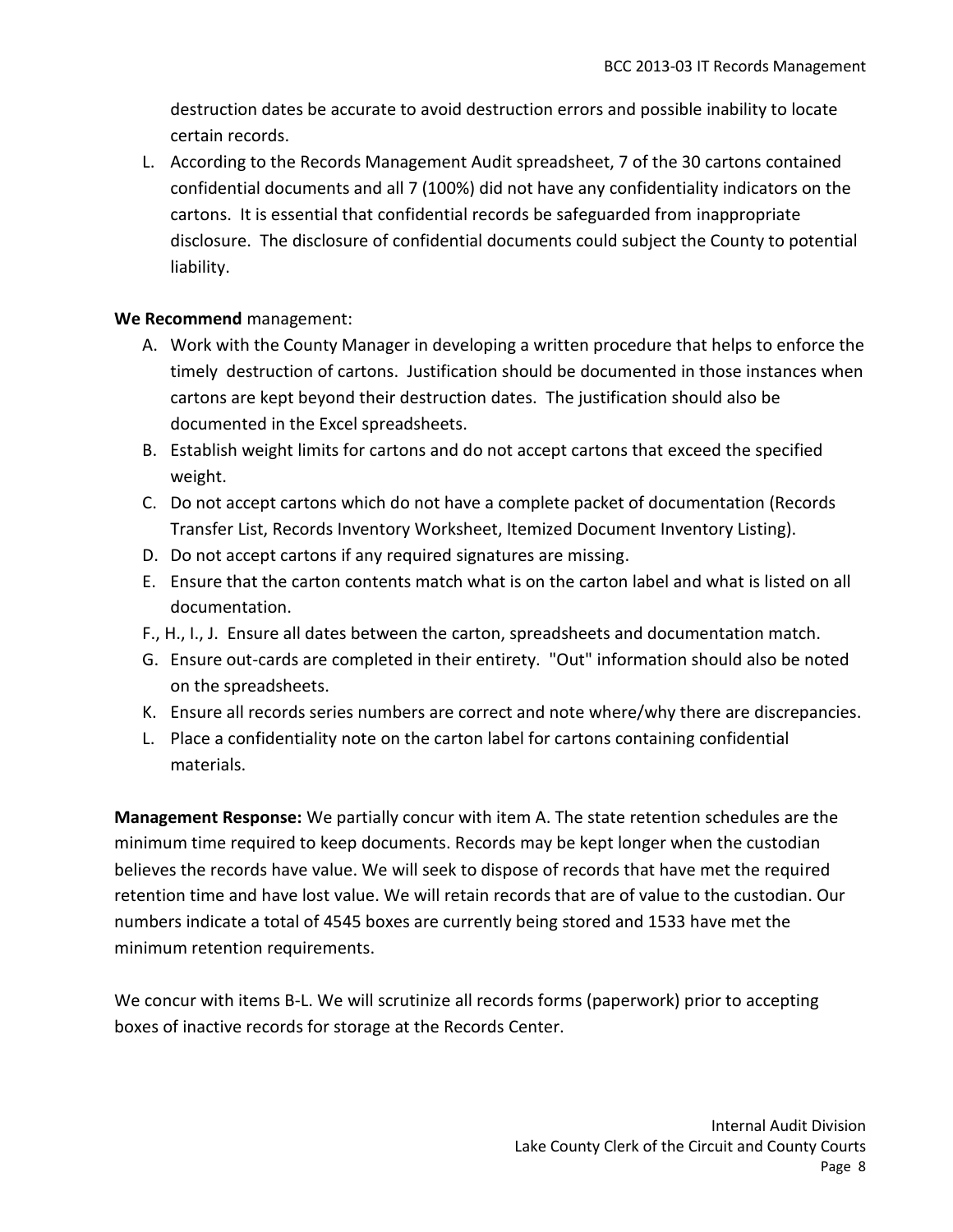#### <span id="page-11-0"></span>**4. Annual Training Should Be Conducted and Training Materials Should Be Updated.**

The County's Records Management Intranet site contains links to several training materials including a Power Point presentation, , a quiz, a copy of the GS1-SL schedule and a copy of the 2009 Florida Sunshine Manual. We noted that the Sunshine Manual and the Basics of Records Management Handbook are outdated. More current versions are available. Additionally, we reviewed the Power Point presentation and took the quiz provided and found them to be adequate in covering the important aspects of Records Management. However, there is no requirement for Record Coordinators to review materials or take the quiz except when they are initially hired.

The Records Management Program document consists of various policies and procedures relating to records management. The document was dated September 20, 1995. Most of the content within the document is effective; however, there are some areas which need updating. For example, Section 3 makes reference to the records center being located on Bloxam Avenue in Tavares. The records center moved to CR 473 in August, 2011. Additionally, sections 6 and 7 contain the statement "will be available at a later date". Nothing has been added in these sections.

It is important that all documents relating to records management be current to ensure that policies and procedures are in accordance with the latest laws and regulations as well as current practices.

**We Recommend** management review existing policies, procedures and training materials for possible updates, to include updates to referenced forms and documents. Management should download and update the 2013 version of the Sunshine Manual and the October 2009 version of the State of Florida Basics of Records Management Handbook. Management should institute procedures to ensure all materials remain current. Additionally, we recommend management require all Record Coordinators to review all training materials, policies and procedures and take the quiz on an annual basis.

**Management Response:** We concur.

#### <span id="page-11-1"></span>**5. Network Access Should Be Established at the Storage Warehouse.**

The RMLO maintains two separate Excel spreadsheets for the inventory of cartons in storage. The cartons are physically stored in a warehouse and the number of cartons, specific locations, and all retention information is tracked within these spreadsheets. Carton information must be obtained